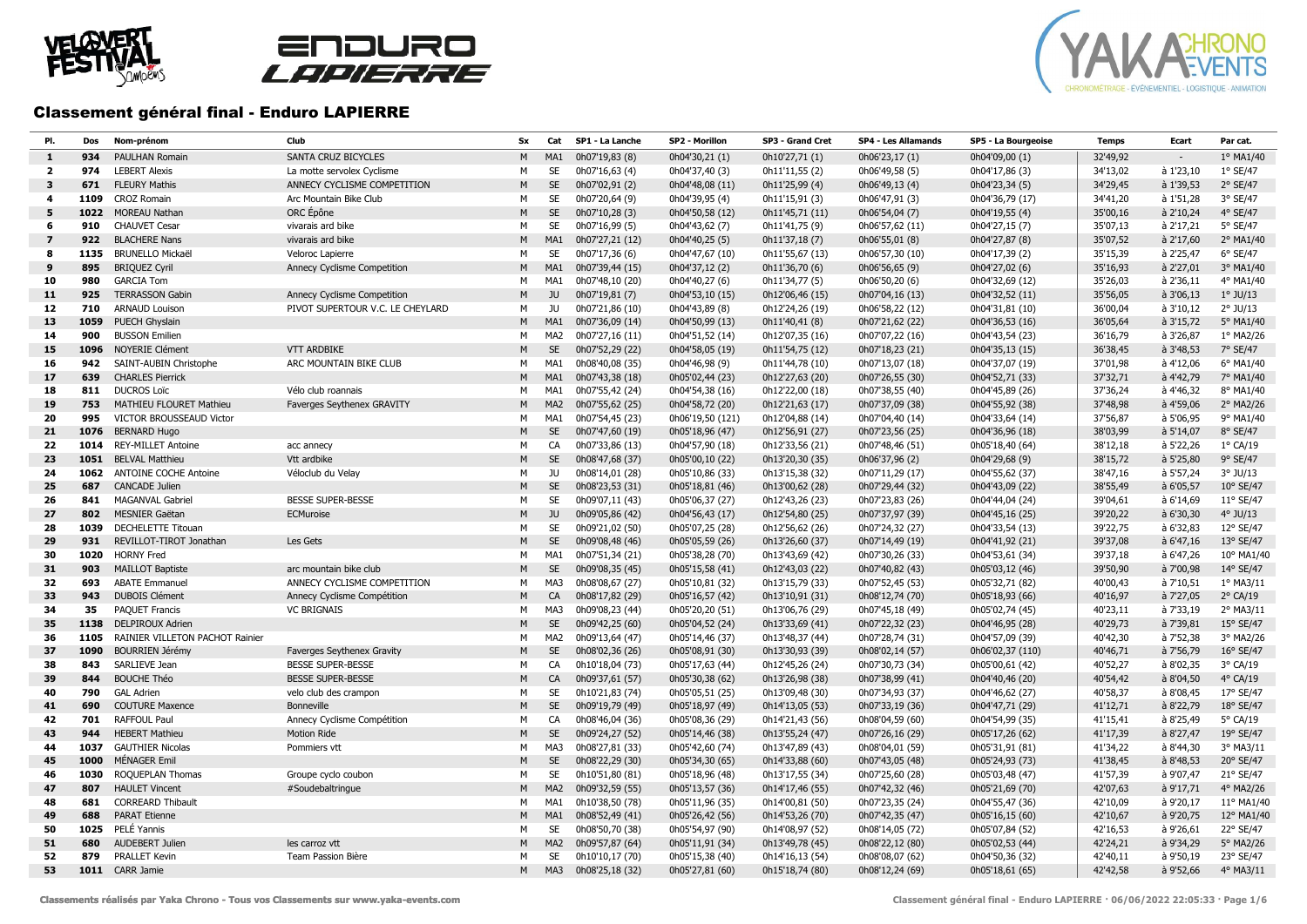





| PI. | Dos  | Nom-prénom                     | Club                        | Sx | Cat             | SP1 - La Lanche  | SP2 - Morillon   | SP3 - Grand Cret | SP4 - Les Allamands | SP5 - La Bourgeoise | Temps    | Ecart      | Par cat.          |
|-----|------|--------------------------------|-----------------------------|----|-----------------|------------------|------------------|------------------|---------------------|---------------------|----------|------------|-------------------|
| 54  | 677  | AGUET Stéphane                 |                             | M  | MA <sub>2</sub> | 0h11'00,27 (90)  | 0h05'19,73 (50)  | 0h13'33,08 (40)  | 0h07'59,38 (55)     | 0h05'03,84 (49)     | 42'56,30 | à 10'06,38 | 6° MA2/26         |
| 55  | 848  | <b>GOYFFON Tom</b>             | EC LA MUROISE               | M  | JU              | 0h09'39,39 (58)  | 0h05'20,90 (52)  | 0h14'03,07 (51)  | 0h08'32,32 (86)     | 0h05'24,39 (72)     | 43'00,07 | à 10'10,15 | $5^\circ$ JU/13   |
| 56  | 1269 | SIMONIN Laura                  | $Q$ annecy $cc$             | F. | <b>FEM</b>      | 0h08'32,15 (34)  | 0h05'41,86 (73)  | 0h14'43,59 (68)  | 0h08'45,51 (96)     | 0h05'28,12 (78)     | 43'11,23 | à 10'21,31 | 1° FEM/12         |
| 57  | 1137 | <b>DUMAS MAILLON Florent</b>   | Centre vtt pays d'ambert    | M  | MA1             | 0h09'57,10 (63)  | 0h05'15,21 (39)  | 0h15'19,79 (81)  | 0h07'46,57 (50)     | 0h05'07,56 (51)     | 43'26,23 | à 10'36,31 | 13° MA1/40        |
| 58  | 694  | <b>ASTIER Matthieu</b>         |                             | м  | MA1             | 0h08'51,40 (39)  | 0h05'53,66 (86)  | 0h15'08,31 (76)  | 0h08'07,05 (61)     | 0h05'26,87 (77)     | 43'27,29 | à 10'37,37 | 14° MA1/40        |
| 59  | 637  | <b>MAHER Nicholas</b>          |                             | M  | MA <sub>2</sub> | 0h09'35,11 (56)  | 0h05'37,00 (67)  | 0h14'37,31 (63)  | 0h08'13,98 (71)     | 0h05'25,56 (75)     | 43'28,96 | à 10'39,04 | 7° MA2/26         |
| 60  | 826  | <b>KING Howard</b>             |                             | M  | MA1             | 0h10'55,54 (82)  | 0h05'22,61 (54)  | 0h14'41,27 (66)  | 0h07'48,64 (52)     | 0h04'49,09 (30)     | 43'37,15 | à 10'47,23 | 15° MA1/40        |
| 61  | 782  | ROUX Kylian                    | <b>VV SAVIGNOLAIS</b>       | M  | CA              | 0h10'57,19 (85)  | 0h05'23,75 (55)  | 0h13'56,31 (48)  | 0h08'17,43 (74)     | 0h05'03,59 (48)     | 43'38,27 | à 10'48,35 | $6^{\circ}$ CA/19 |
| 62  | 732  | <b>STRAUB Romain</b>           | Team Chevaliers Enduro      | м  | MA1             | 0h10'01,47 (66)  | 0h05'32,50 (63)  | 0h15'14,38 (77)  | 0h07'42,09 (45)     | 0h05'16,71 (61)     | 43'47,15 | à 10'57,23 | 16° MA1/40        |
| 63  | 817  | <b>ACHARD Eric</b>             | bauges montagne sports      | M  | MA3             | 0h09'50,36 (62)  | 0h05'37,38 (68)  | 0h15'48,56 (89)  | 0h07'41,66 (44)     | 0h05'09,76 (55)     | 44'07,72 | à 11'17,80 | 5° MA3/11         |
| 64  | 958  | <b>BEGUE Fabien</b>            |                             | M  | MA1             | 0h10'06,94 (69)  | 0h05'26,88 (57)  | 0h15'00,46 (72)  | 0h08'21,38 (79)     | 0h05'15,60 (59)     | 44'11,26 | à 11'21,34 | 17° MA1/40        |
| 65  | 742  | <b>BANAUDO Romain</b>          | R-VTT                       | M  | MA1             | 0h10'59,19 (87)  | 0h05'17,73 (45)  | 0h13'58,86 (49)  | 0h08'17,50 (75)     | 0h05'47,71 (97)     | 44'20,99 | à 11'31,07 | 18° MA1/40        |
| 66  | 913  | <b>FABRE GIRAUD Yannick</b>    | TEAM PLANETE RIDE           | M  | MA2             | 0h11'11,43 (96)  | 0h05'28,06 (61)  | 0h14'35,44 (61)  | 0h08'08,08 (63)     | 0h05'08,22 (53)     | 44'31,23 | à 11'41,31 | 8° MA2/26         |
| 67  | 87   | <b>BAULIER Edouard</b>         |                             | M  | MA1             | 0h08'51,76 (40)  | 0h05'39,53 (72)  | 0h15'56,07 (91)  | 0h08'27,98 (83)     | 0h05'41,83 (90)     | 44'37,17 | à 11'47,25 | 19° MA1/40        |
| 68  | 987  | <b>BONNEFOY Vincent</b>        | <b>VVS</b>                  | M  | CA              | 0h11'26,20 (100) | 0h05'21,84 (53)  | 0h14'35,88 (62)  | 0h08'19,66 (76)     | 0h05'10,38 (56)     | 44'53,96 | à 12'04,04 | 7° CA/19          |
| 69  | 739  | REYBARD Johan                  |                             | M  | <b>SE</b>       | 0h10'33,47 (75)  | 0h05'54,75 (89)  | 0h15'02,26 (73)  | 0h07'56,99 (54)     | 0h05'30,05 (80)     | 44'57,52 | à 12'07,60 | 24° SE/47         |
| 70  | 678  | <b>MAULINI Nicolas</b>         |                             | M  | MA <sub>2</sub> | 0h11'09,74 (95)  | 0h05'49,52 (81)  | 0h14'54,56 (71)  | 0h08'02,61 (58)     | 0h05'08,37 (54)     | 45'04,80 | à 12'14,88 | 9° MA2/26         |
| 71  | 979  | <b>SGARAMELLA Hugo</b>         | Full Speed Gang             | M  | <b>SE</b>       | 0h11'07,08 (94)  | 0h05'27,34 (59)  | 0h14'43,43 (67)  | 0h08'36,10 (91)     | 0h05'20,13 (68)     | 45'14,08 | à 12'24,16 | 25° SE/47         |
| 72  | 1104 | THOMAS VERNAZ Thomas           |                             | M  | <b>SE</b>       | 0h09'21,57 (51)  | 0h05'34,54 (66)  | 0h15'26,64 (83)  | 0h09'08,32 (113)    | 0h05'58,67 (109)    | 45'29,74 | à 12'39,82 | 26° SE/47         |
| 73  | 854  | <b>RIGAUD Nicolas</b>          | <b>CLIC VTT</b>             | M  | <b>SE</b>       | 0h07'40,89 (17)  | 0h04'58,86 (21)  | 0h20'47,88 (147) | 0h07'14,93 (20)     | 0h04'57,61 (40)     | 45'40,17 | à 12'50,25 | 27° SE/47         |
| 74  | 801  | <b>DEMUYTER Sacha</b>          |                             | м  | JU              | 0h09'16,16 (48)  | 0h05'56,94 (93)  | 0h15'31,56 (85)  | 0h08'26,82 (82)     | 0h06'31,53 (129)    | 45'43,01 | à 12'53,09 | $6^{\circ}$ JU/13 |
| 75  | 845  | <b>MALLET Arthur</b>           | <b>BESSE SUPER-BESSE</b>    | M  | JU              | 0h10'11,95 (71)  | 0h06'03,90 (104) | 0h16'09,32 (96)  | 0h08'11,59 (68)     | 0h05'11,52 (57)     | 45'48,28 | à 12'58,36 | $7°$ JU/13        |
| 76  | 781  | <b>MICHEL Stephane</b>         | VC les Gets                 | M  | MA2             | 0h10'55,99 (83)  | 0h05'42,65 (75)  | 0h15'04,99 (75)  | 0h08'43,53 (95)     | 0h05'25,29 (74)     | 45'52,45 | à 13'02,53 | 10° MA2/26        |
| 77  | 928  | PAULY Joseph                   | Veloc-club Morzine-Avoriaz  | M  | MA <sub>2</sub> | 0h11'39,10 (105) | 0h06'06,86 (107) | 0h14'26,42 (58)  | 0h08'26,22 (81)     | 0h05'20,84 (69)     | 45'59,44 | à 13'09,52 | 11° MA2/26        |
| 78  | 607  | <b>CHOVIN Guerlain</b>         | fouillouse bmw              | M  | CA              | 0h12'17,75 (117) | 0h05'37,63 (69)  | 0h14'40,82 (64)  | 0h08'11,25 (67)     | 0h05'15,05 (58)     | 46'02,50 | à 13'12,58 | 8° CA/19          |
| 79  | 689  | PELLEGRINI David               |                             | M  | MA1             | 0h11'00,37 (91)  | 0h05'38,31 (71)  | 0h14'40,83 (65)  | 0h08'16,47 (73)     | 0h06'29,89 (128)    | 46'05,87 | à 13'15,95 | 20° MA1/40        |
| 80  | 642  | DAVE CLIFFORD David            |                             | м  | MA1             | 0h10'05,17 (67)  | 0h05'48,62 (79)  | 0h15'59,73 (92)  | 0h08'46,08 (97)     | 0h05'29,71 (79)     | 46'09,31 | à 13'19,39 | 21° MA1/40        |
| 81  | 11   | <b>BROUTY Pierre-Henri</b>     |                             | M  | MA <sub>2</sub> | 0h10'51,04 (80)  | 0h05'45,52 (78)  | 0h15'45,76 (88)  | 0h08'50,26 (102)    | 0h05'49,77 (100)    | 47'02,35 | à 14'12,43 | 12° MA2/26        |
| 82  | 744  | <b>FOUCAULT Maé</b>            | <b>RVTT</b>                 | M  | JU              | 0h15'25,64 (181) | 0h06'00,49 (100) | 0h13'20,44 (36)  | 0h07'33,08 (35)     | 0h04'57,66 (41)     | 47'17,31 | à 14'27,39 | 8° JU/13          |
| 83  | 994  | <b>FRÉBOURG Gautier</b>        | Annecy Cyclisme Compétition | M  | <b>SE</b>       | 0h09'28,48 (53)  | 0h06'03,86 (103) | 0h14'33,20 (59)  | 0h10'45,38 (156)    | 0h06'28,58 (126)    | 47'19,50 | à 14'29,58 | 28° SE/47         |
| 84  | 878  | POMMIER Mathieu                | Team passion bière          | M  | <b>SE</b>       | 0h10'35,26 (76)  | 0h05'54,70 (88)  | 0h16'18,99 (101) | 0h08'38,73 (93)     | 0h05'53,90 (103)    | 47'21,58 | à 14'31,66 | 29° SE/47         |
| 85  | 658  | <b>CHAUMIER Gregoire</b>       |                             | M  | MA1             | 0h11'05,49 (93)  | 0h05'45,14 (77)  | 0h16'00,50 (93)  | 0h09'00,92 (110)    | 0h05'37,05 (88)     | 47'29,10 | à 14'39,18 | 22° MA1/40        |
| 86  | 889  | <b>BARROW Jamie</b>            | Sangliers                   | M  | MA1             | 0h09'46,00 (61)  | 0h05'51,01 (83)  | 0h16'18,58 (100) | 0h09'39,90 (131)    | 0h06'05,90 (112)    | 47'41,39 | à 14'51,47 | 23° MA1/40        |
| 87  | 14   | <b>CHADELAS Mathieu</b>        | Calvisson VTT               | M  | MA1             | 0h10'59,93 (89)  | 0h06'04,93 (105) | 0h15'51,99 (90)  | 0h09'06,86 (111)    | 0h05'43,46 (92)     | 47'47,17 | à 14'57,25 | 24° MA1/40        |
| 88  | 988  | <b>BRET Antonin</b>            |                             | М  | <b>SE</b>       | 0h11'20,05 (99)  | 0h06'26,76 (131) | 0h16'48,51 (104) | 0h08'09,38 (64)     | 0h05'23,24 (71)     | 48'07,94 | à 15'18,02 | 30° SE/47         |
| 89  | 741  | PERRISSIN FABERT Arnaud        | Babc                        | M  | <b>SE</b>       | 0h11'32,98 (103) | 0h06'08,45 (109) | 0h16'02,42 (94)  | 0h08'59,17 (108)    | 0h05'54,39 (104)    | 48'37,41 | à 15'47,49 | 31° SE/47         |
| 90  | 1072 | MORETTI Robin                  |                             | м  | <b>SE</b>       | 0h11'04,71 (92)  | 0h06'13,48 (116) | 0h16'12,14 (97)  | 0h08'49,97 (101)    | 0h06'32,98 (131)    | 48'53,28 | à 16'03,36 | 32° SE/47         |
| 91  | 897  | FOUCHÉ Samuel                  |                             | M  | MA <sub>2</sub> | 0h10'56,72 (84)  | 0h05'57,95 (95)  | 0h15'21,71 (82)  | 0h11'18,83 (167)    | 0h05'34,68 (85)     | 49'09,89 | à 16'19,97 | 13° MA2/26        |
| 92  | 787  | <b>BALBON Marius</b>           | Horizon Montluçon           | м  | CA              | 0h09'41,01 (59)  | 0h06'13,30 (115) | 0h15'43,51 (87)  | 0h09'48,10 (135)    | 0h07'46,79 (155)    | 49'12,71 | à 16'22,79 | 9° CA/19          |
| 93  | 872  | <b>BERGER Sacha</b>            | Vélo vert Savignolais       | M  | CA              | 0h12'39,23 (123) | 0h05'52,34 (85)  | 0h16'06,28 (95)  | 0h08'47,18 (98)     | 0h06'02,91 (111)    | 49'27,94 | à 16'38,02 | 10° CA/19         |
| 94  | 914  | NOUSIER Jerôme                 | TEAM PLANETE RIDE           | M  | MA1             | 0h12'57,20 (131) | 0h05'58,19 (96)  | 0h15'29,24 (84)  | 0h08'57,15 (107)    | 0h06'06,81 (114)    | 49'28,59 | à 16'38,67 | 25° MA1/40        |
| 95  | 961  | <b>SARRET Yann</b>             | Vélo Club Pierrelatte       | M  | <b>SE</b>       | 0h12'12,87 (115) | 0h05'59,00 (98)  | 0h16'14,22 (98)  | 0h09'09,73 (115)    | 0h05'58,35 (108)    | 49'34,17 | à 16'44,25 | 33° SE/47         |
| 96  | 750  | <b>BLANC Maxime</b>            | Annecy Cyclisme Compétition | M  | CA              | 0h09'31,42 (54)  | 0h05'57,46 (94)  | 0h20'53,11 (148) | 0h08'10,44 (65)     | 0h05'05,85 (50)     | 49'38,28 | à 16'48,36 | 11° CA/19         |
| 97  | 630  | <b>TEYSSIER Benjamin</b>       |                             | M  | MA1             | 0h11'31,04 (101) | 0h06'25,38 (129) | 0h16'53,90 (106) | 0h08'37,40 (92)     | 0h06'11,92 (115)    | 49'39,64 | à 16'49,72 | 26° MA1/40        |
| 98  | 930  | <b>BEDU Benjamin</b>           |                             | M  | <b>SE</b>       | 0h13'42,82 (142) | 0h05'56,81 (92)  | 0h17'18,29 (110) | 0h08'00,55 (56)     | 0h05'01,70 (43)     | 50'00,17 | à 17'10,25 | 34° SE/47         |
| 99  | 894  | <b>CORDIER Robin</b>           |                             | M  | <b>SE</b>       | 0h11'54,80 (109) | 0h06'09,39 (111) | 0h17'29,91 (112) | 0h08'42,78 (94)     | 0h05'43,80 (93)     | 50'00,68 | à 17'10,76 | 35° SE/47         |
| 100 | 877  | <b>MERCIER Laure</b>           | Q V.C. Rumillien            | F. | <b>FEM</b>      | 0h13'56,92 (149) | 0h06'03,40 (102) | 0h16'15,35 (99)  | 0h08'21,19 (78)     | 0h05'25,84 (76)     | 50'02,70 | à 17'12,78 | 2° FEM/12         |
| 101 | 866  | <b>BERNARD Victor</b>          | Veloxyroc                   | M  | <b>SE</b>       | 0h11'37,10 (104) | 0h06'00,61 (101) | 0h18'07,68 (116) | 0h08'49,63 (100)    | 0h05'36,11 (87)     | 50'11,13 | à 17'21,21 | 36° SE/47         |
| 102 | 1079 | <b>MAXENCE PECHEUR Maxence</b> |                             | м  | MA1             | 0h12'53,26 (129) | 0h06'05,92 (106) | 0h16'43,47 (103) | 0h08'56,98 (106)    | 0h05'32,96 (84)     | 50'12,59 | à 17'22,67 | 27° MA1/40        |
| 103 | 1110 | VALÉAU Arthur                  | Vélo club du Velay          | M  | <b>JU</b>       | 0h12'28,77 (120) | 0h06'24,58 (128) | 0h17'05,87 (108) | 0h08'34,14 (88)     | 0h05'54,93 (106)    | 50'28,29 | à 17'38,37 | $9°$ JU/13        |
| 104 | 784  | <b>DEVAUX Thibaut</b>          |                             | M  | MA1             | 0h12'14,53 (116) | 0h05'59,00 (99)  | 0h16'52,86 (105) | 0h08'35,34 (89)     | 0h06'58,82 (144)    | 50'40,55 | à 17'50,63 | 28° MA1/40        |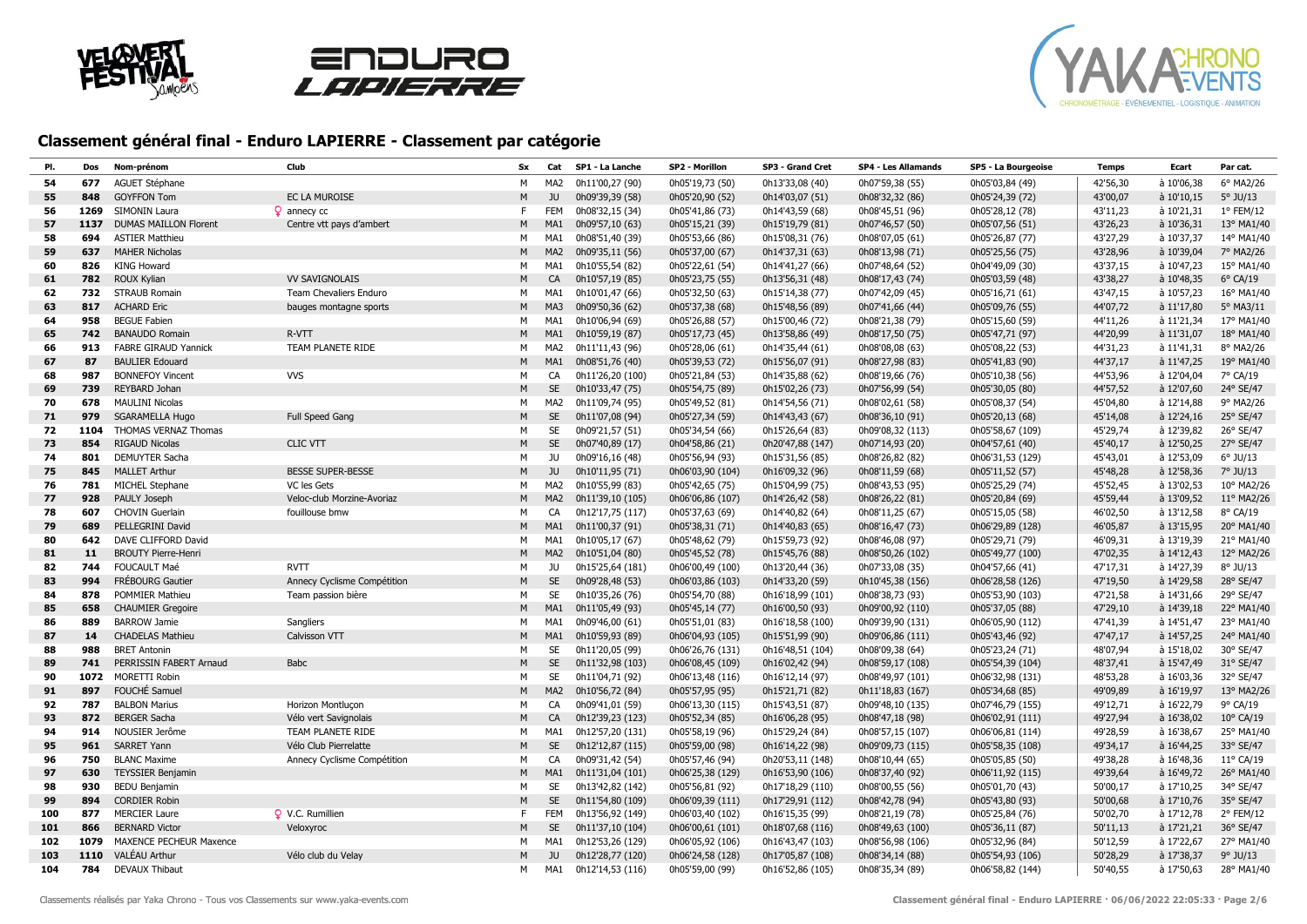





| PI. | Dos  | Nom-prénom                             | Club                                     | Sx | Cat             | SP1 - La Lanche  | SP2 - Morillon   | SP3 - Grand Cret | SP4 - Les Allamands | SP5 - La Bourgeoise | <b>Temps</b> | Ecart      | Par cat.           |
|-----|------|----------------------------------------|------------------------------------------|----|-----------------|------------------|------------------|------------------|---------------------|---------------------|--------------|------------|--------------------|
| 105 | 846  | <b>MALLET Christophe</b>               | <b>BESSE SUPER-BESSE</b>                 | M  | MA <sub>2</sub> | 0h11'18,58 (97)  | 0h05'52,03 (84)  | 0h19'10,16 (126) | 0h08'53,94 (105)    | 0h05'32,79 (83)     | 50'47,50     | à 17'57,58 | 14° MA2/26         |
| 106 | 911  | <b>MURIGNEUX Axelle</b>                | <b>Q</b> VTT Arbike Valence              | F. | <b>FEM</b>      | 0h13'05,70 (133) | 0h06'21,69 (124) | 0h17'42,37 (113) | 0h08'35,61 (90)     | 0h05'35,21 (86)     | 51'20.58     | à 18'30.66 | 3° FEM/12          |
| 107 | 723  | <b>CHILLET Quentin</b>                 | <b>UC Passy Mont Blanc</b>               | М  | CA              | 0h11'31,20 (102) | 0h06'39,16 (143) | 0h18'26,53 (118) | 0h09'13,12 (120)    | 0h05'43,93 (94)     | 51'33,94     | à 18'44,02 | 12° CA/19          |
| 108 | 816  | CHAMBAZ Quentin                        | <b>UCHAV</b>                             | м  | JU              | 0h12'33,36 (122) | 0h05'55,86 (91)  | 0h19'25,97 (131) | 0h08'31,47 (85)     | 0h05'19,79 (67)     | 51'46,45     | à 18'56,53 | $10^{\circ}$ JU/13 |
| 109 | 1147 | <b>AGNELLET Mathéo</b>                 | La Clusaz                                | M  | CA              | 0h12'07,17 (113) | 0h06'17,94 (120) | 0h17'57,35 (114) | 0h09'35,00 (127)    | 0h06'29,40 (127)    | 52'26,86     | à 19'36,94 | 13° CA/19          |
| 110 | 1063 | <b>FAURIE Corentin</b>                 |                                          | м  | SE              | 0h11'57,44 (111) | 0h06'34,67 (141) | 0h18'54,12 (124) | 0h09'52,13 (137)    | 0h06'45,44 (137)    | 54'03,80     | à 21'13,88 | 37° SE/47          |
| 111 | 206  | <b>DANGER Clément</b>                  | CS Gravenchon                            | M  | MA <sub>2</sub> | 0h14'01,94 (151) | 0h06'52,72 (151) | 0h18'34,13 (119) | 0h09'07,87 (112)    | 0h05'45,30 (95)     | 54'21,96     | à 21'32,04 | 15° MA2/26         |
| 112 | 992  | <b>RESTOUEIX Valentin</b>              | SingleTrack's                            | м  | <b>SE</b>       | 0h14'29,19 (160) | 0h06'16,82 (118) | 0h18'34,13 (120) | 0h09'11,90 (118)    | 0h05'52,16 (102)    | 54'24,20     | à 21'34,28 | 38° SE/47          |
| 113 | 1133 | PAULIN Yohan                           |                                          | М  | MA <sub>1</sub> | 0h12'49,33 (128) | 0h06'21,30 (123) | 0h18'24,50 (117) | 0h10'13,74 (144)    | 0h06'41,17 (136)    | 54'30,04     | à 21'40,12 | 29° MA1/40         |
| 114 | 1082 | <b>GIORDANO Leo</b>                    |                                          | м  | MA <sub>1</sub> | 0h11'43,14 (106) | 0h06'54,52 (152) | 0h19'38,38 (132) | 0h09'37,93 (129)    | 0h06'39,29 (134)    | 54'33,26     | à 21'43,34 | 30° MA1/40         |
| 115 | 609  | <b>BADET Romain</b>                    | Molsheim fun Bike                        | М  | MA1             | 0h12'42,68 (125) | 0h06'27,29 (133) | 0h19'14,96 (127) | 0h09'27,06 (123)    | 0h06'46,54 (138)    | 54'38,53     | à 21'48,61 | 31° MA1/40         |
| 116 | 939  | GUEDJ Christophe                       |                                          | М  | MA1             | 0h14'09,66 (153) | 0h06'17,13 (119) | 0h19'54,72 (139) | 0h08'19,93 (77)     | 0h06'26,27 (124)    | 55'07,71     | à 22'17,79 | 32° MA1/40         |
| 117 | 1043 | <b>LHOSTE Antoine</b>                  | Ucpv                                     | M  | <b>SE</b>       | 0h13'17,11 (137) | 0h06'41,72 (145) | 0h19'24,09 (129) | 0h09'42,07 (133)    | 0h06'06,34 (113)    | 55'11,33     | à 22'21,41 | 39° SE/47          |
| 118 | 771  | <b>EXTIER Julien</b>                   | Passe Partout VTT macon                  | M  | MA <sub>2</sub> | 0h13'49,84 (146) | 0h06'29,29 (135) | 0h19'57,94 (141) | 0h09'10,33 (117)    | 0h05'47,39 (96)     | 55'14,79     | à 22'24,87 | 16° MA2/26         |
| 119 | 285  | <b>CHALOT Julien</b>                   | <b>VC ANNEMASSE</b>                      | M  | MA <sub>2</sub> | 0h11'19,16 (98)  | 0h07'27,38 (174) | 0h20'27,24 (144) | 0h09'56,96 (139)    | 0h06'35,78 (132)    | 55'46,52     | à 22'56,60 | 17° MA2/26         |
| 120 | 1085 | <b>CORTHAY Antoine</b>                 |                                          | M  | MA <sub>1</sub> | 0h13'43,76 (144) | 0h06'42,56 (146) | 0h19'42,89 (134) | 0h09'47,49 (134)    | 0h06'20,53 (118)    | 56'17,23     | à 23'27,31 | 33° MA1/40         |
| 121 | 713  | <b>LOUVEAU Vincent</b>                 |                                          | M  | JU              | 0h12'45,70 (126) | 0h07'12,22 (164) | 0h20'21,42 (143) | 0h09'57,92 (140)    | 0h06'25,35 (121)    | 56'42,61     | à 23'52,69 | $11^{\circ}$ JU/13 |
| 122 | 1065 | MEYNET Jérémy                          | CLUB ECOLE VELO TOUT TERRAIN LE MIRIBIKE | м  | JU              | 0h10'57,38 (86)  | 0h05'58,26 (97)  | 0h25'16,82 (177) | 0h09'29,16 (124)    | 0h05'17,83 (63)     | 56'59,45     | à 24'09,53 | 12° JU/13          |
| 123 | 786  | <b>FRANCOIS Alexandre</b>              |                                          | M  | MA1             | 0h14'01,82 (150) | 0h06'34,36 (140) | 0h18'35,03 (121) | 0h11'43,70 (175)    | 0h06'13,18 (116)    | 57'08,09     | à 24'18,17 | 34° MA1/40         |
| 124 | 617  | <b>GALLAT Jean-Baptiste</b>            |                                          | M  | MA <sub>1</sub> | 0h15'36,73 (184) | 0h07'15,95 (167) | 0h19'45,05 (135) | 0h08'51,91 (103)    | 0h05'48,78 (99)     | 57'18,42     | à 24'28,50 | 35° MA1/40         |
| 125 | 647  | <b>GOMEZ Pascal</b>                    |                                          | M  | MA3             | 0h14'51,74 (173) | 0h07'03,06 (158) | 0h18'04,52 (115) | 0h10'28,40 (149)    | 0h06'58,85 (145)    | 57'26,57     | à 24'36,65 | 6° MA3/11          |
| 126 | 419  | <b>RAINIER VILLETON PACHOT Rainier</b> |                                          | M  | MA <sub>2</sub> | 0h14'37,94 (165) | 0h07'21,71 (169) | 0h19'19,15 (128) | 0h09'51,81 (136)    | 0h06'26,14 (123)    | 57'36,75     | à 24'46,83 | 18° MA2/26         |
| 127 | 1046 | <b>BELLATON Vincent</b>                | OMPI                                     | М  | MA <sub>2</sub> | 0h13'42,84 (143) | 0h06'37,48 (142) | 0h22'56,33 (156) | 0h09'22,84 (122)    | 0h05'48,06 (98)     | 58'27,55     | à 25'37,63 | 19° MA2/26         |
| 128 | 731  | <b>FERREIRA Noah</b>                   | Bonneville Arve Borne Cyclisme           | M  | <b>SE</b>       | 0h13'06,78 (134) | 0h06'10,10 (112) | 0h21'44,17 (154) | 0h10'33,60 (154)    | 0h06'59,24 (146)    | 58'33,89     | à 25'43,97 | 40° SE/47          |
| 129 | 780  | <b>CHARLY Emilien</b>                  | POMMIERS VTT                             | M  | CA              | 0h15'24,07 (180) | 0h07'16,47 (168) | 0h20'30,19 (145) | 0h09'12,39 (119)    | 0h06'28,43 (125)    | 58'51,55     | à 26'01,63 | 14° CA/19          |
| 130 | 763  | <b>BOLORÉ Youenn</b>                   | <b>RVTT</b>                              | м  | JU              | 0h16'01,97 (188) | 0h07'30,16 (175) | 0h19'57,44 (140) | 0h09'32,46 (126)    | 0h06'22,70 (120)    | 59'24,73     | à 26'34,81 | 13° JU/13          |
| 131 | 1058 | MARTINEZ Hélène                        | Q                                        | F  | <b>FEM</b>      | 0h15'54,23 (187) | 0h07'08,30 (161) | 0h18'48,97 (123) | 0h10'49,07 (158)    | 0h06'49,34 (139)    | 59'29,91     | à 26'39,99 | 4° FEM/12          |
| 132 | 915  | SIBILLE Julie                          | Q                                        | F. | <b>FEM</b>      | 0h15'05,88 (177) | 0h06'45,95 (148) | 0h20'59,31 (149) | 0h10'32,16 (152)    | 0h06'38,98 (133)    | 1h00'02,28   | à 27'12,36 | 5° FEM/12          |
| 133 | 1106 | PATRICK VILLETON-PACHOT Patrick        |                                          | M  | MA <sub>2</sub> | 0h14'19,22 (156) | 0h07'42,13 (182) | 0h21'05,25 (150) | 0h10'17,63 (146)    | 0h07'04,15 (147)    | 1h00'28,38   | à 27'38,46 | 20° MA2/26         |
| 134 | 1053 | NICHOLLS Oli                           |                                          | м  | MA <sub>2</sub> | 0h10'40,46 (79)  | 0h05'50,61 (82)  | 0h25'51,33 (182) | 0h11'25,02 (169)    | 0h06'56,56 (142)    | 1h00'43,98   | à 27'54,06 | 21° MA2/26         |
| 135 | 1126 | <b>LEVAIN Alexandre</b>                |                                          | M  | <b>SE</b>       | 0h14'52,94 (174) | 0h07'00,47 (155) | 0h23'26,05 (160) | 0h10'14,10 (145)    | 0h06'40,36 (135)    | 1h02'13,92   | à 29'24,00 | 41° SE/47          |
| 136 | 783  | CHÉROUX Mathieu                        |                                          | M  | MA <sub>2</sub> | 0h14'18,16 (155) | 0h06'56,17 (153) | 0h24'34,74 (171) | 0h10'01,83 (141)    | 0h06'25,84 (122)    | 1h02'16,74   | à 29'26,82 | 22° MA2/26         |
| 137 | 999  | <b>CATCHPOOL William</b>               |                                          | M  | MA3             | 0h15'06,52 (178) | 0h07'24,55 (171) | 0h23'00,01 (157) | 0h10'10,10 (142)    | 0h06'57,24 (143)    | 1h02'38,42   | à 29'48,50 | 7° MA3/11          |
| 138 | 612  | <b>WATKINS Ash</b>                     |                                          | M  | MA3             | 0h14'33,44 (162) | 0h07'13,58 (165) | 0h24'59,14 (176) | 0h10'12,07 (143)    | 0h06'21,83 (119)    | 1h03'20,06   | à 30'30,14 | 8° MA3/11          |
| 139 | 893  | <b>LAWLER Chris</b>                    |                                          | M  | MA <sub>2</sub> | 0h13'32,75 (139) | 0h06'44,54 (147) | 0h24'47,05 (174) | 0h10'43,95 (155)    | 0h08'11,84 (159)    | 1h04'00,13   | à 31'10,21 | 23° MA2/26         |
| 140 | 983  | <b>GRAFF Audrey</b>                    | Q                                        | F  | <b>FEM</b>      | 0h16'06,04 (190) | 0h08'19,34 (200) | 0h24'49,32 (175) | 0h10'29,92 (151)    | 0h06'17,04 (117)    | 1h06'01,66   | à 33'11.74 | 6° FEM/12          |
| 141 | 1023 | SAHRAOUI Ridha                         | SPADTRIBU                                | М  | MA3             | 0h15'09,29 (179) | 0h07'48,31 (188) | 0h24'05,20 (166) | 0h10'46,24 (157)    | 0h08'18,33 (160)    | 1h06'07,37   | à 33'17,45 | 9° MA3/11          |
| 142 | 793  | <b>FILHOL Alexandre</b>                | TRIAL club des crampons                  | м  | <b>SE</b>       | 0h14'37,98 (166) | 0h07'23,25 (170) | 0h28'52,80 (192) | 0h09'17,30 (121)    | 0h05'56,91 (107)    | 1h06'08,24   | à 33'18,32 | 42° SE/47          |
| 143 | 1068 | LE NEZET Samuel                        | R-VTT                                    | M  | <b>SE</b>       | 0h15'27,59 (182) | 0h06'51,43 (149) | 0h24'36,73 (172) | 0h11'13,08 (165)    | 0h08'02,12 (156)    | 1h06'10,95   | à 33'21,03 | 43° SE/47          |
| 144 | 865  | <b>GUER--VAILLANT Grégoire</b>         | VC Praz sur Arly                         | M  | CA              | 0h13'44,77 (145) | 0h06'29,82 (137) | 0h26'44,38 (183) | 0h11'56,08 (178)    | 0h07'24,13 (150)    | 1h06'19,18   | à 33'29,26 | 15° CA/19          |
| 145 | 629  | VILLIERS Sébastien                     |                                          | M  | MA <sub>2</sub> | 0h14'27,80 (159) | 0h08'03,37 (194) | 0h23'30,77 (163) | 0h11'53,74 (177)    | 0h08'41,06 (162)    | 1h06'36,74   | à 33'46,82 | 24° MA2/26         |
| 146 | 621  | <b>SANSUS Paul</b>                     | <b>ATAC VTT</b>                          | M  | <b>SE</b>       | 0h13'39,24 (141) | 0h07'41,84 (181) | 0h27'14,90 (185) | 0h10'17,91 (147)    | 0h08'44,55 (163)    | 1h07'38,44   | à 34'48,52 | 44° SE/47          |
| 147 | 1157 | SERBOURDIN Théo                        | Bonneville Arve Borne Cyclisme           | M  | CA              | 0h17'56,67 (206) | 0h08'17,96 (199) | 0h25'26,00 (179) | 0h11'34,44 (172)    | 0h07'43,14 (153)    | 1h10'58,21   | à 38'08,29 | 16° CA/19          |
| 148 | 663  | <b>HAYLEY Powell-Tuck</b>              | Ω                                        | F. | <b>FEM</b>      | 0h16'08,69 (191) | 0h07'46,21 (185) | 0h29'47,20 (197) | 0h12'10,37 (179)    | 0h07'23,45 (149)    | 1h13'15,92   | à 40'26,00 | 7° FEM/12          |
| 149 | 762  | <b>BOLORE Mael</b>                     | <b>RVTT</b>                              | M  | CA              | 0h20'37,20 (229) | 0h08'25,95 (201) | 0h27'12,76 (184) | 0h11'38,44 (174)    | 0h08'04,24 (157)    | 1h15'58,59   | à 43'08,67 | 17° CA/19          |
| 150 | 880  | <b>CLAUDY Mickaël</b>                  | Team Passion Bière                       | M  | SE              | 0h16'29,34 (195) | 0h08'44,98 (205) | 0h32'08,89 (203) | 0h12'14,91 (180)    | 0h07'36,88 (152)    | 1h17'15,00   | à 44'25,08 | 45° SE/47          |
| 151 | 881  | <b>TUPIN Nicolas</b>                   |                                          | М  | MA1             | 0h18'30,20 (214) | 0h07'31,98 (177) | 0h33'45,07 (211) | 0h11'06,75 (164)    | 0h06'53,22 (141)    | 1h17'47,22   | à 44'57,30 | 36° MA1/40         |
| 152 | 882  | DUCHÊNE Titouan                        | VTT Léman                                | M  | CA              | 0h18'52,96 (218) | 0h07'54,27 (192) | 0h33'49,89 (212) | 0h11'06,68 (163)    | 0h06'50,48 (140)    | 1h18'34,28   | à 45'44,36 | 18° CA/19          |
| 153 | 998  | <b>LAVENDER Christopher</b>            |                                          | M  | MA3             | 0h20'17,78 (227) | 0h08'06,30 (195) | 0h32'21,75 (205) | 0h11'31,48 (171)    | 0h08'58,39 (164)    | 1h21'15,70   | à 48'25,78 | 10° MA3/11         |
| 154 | 752  | <b>COTTET Marion</b>                   | <b>Q</b> Annecy BMX Club                 | F. | <b>FEM</b>      | 0h17'34,49 (203) | 0h09'24,08 (217) | 0h33'22,16 (209) | 0h12'46,88 (184)    | 0h09'10,53 (166)    | 1h22'18,14   | à 49'28,22 | 8° FEM/12          |
| 155 | 33   | <b>TABERLET Sylvie</b>                 | Q V.C mont-blanc                         | F  | <b>FEM</b>      | 0h21'31,80 (239) | 0h08'46,14 (207) | 0h33'11,85 (206) | 0h13'20,12 (186)    | 0h09'07,82 (165)    | 1h25'57,73   | à 53'07,81 | 9° FEM/12          |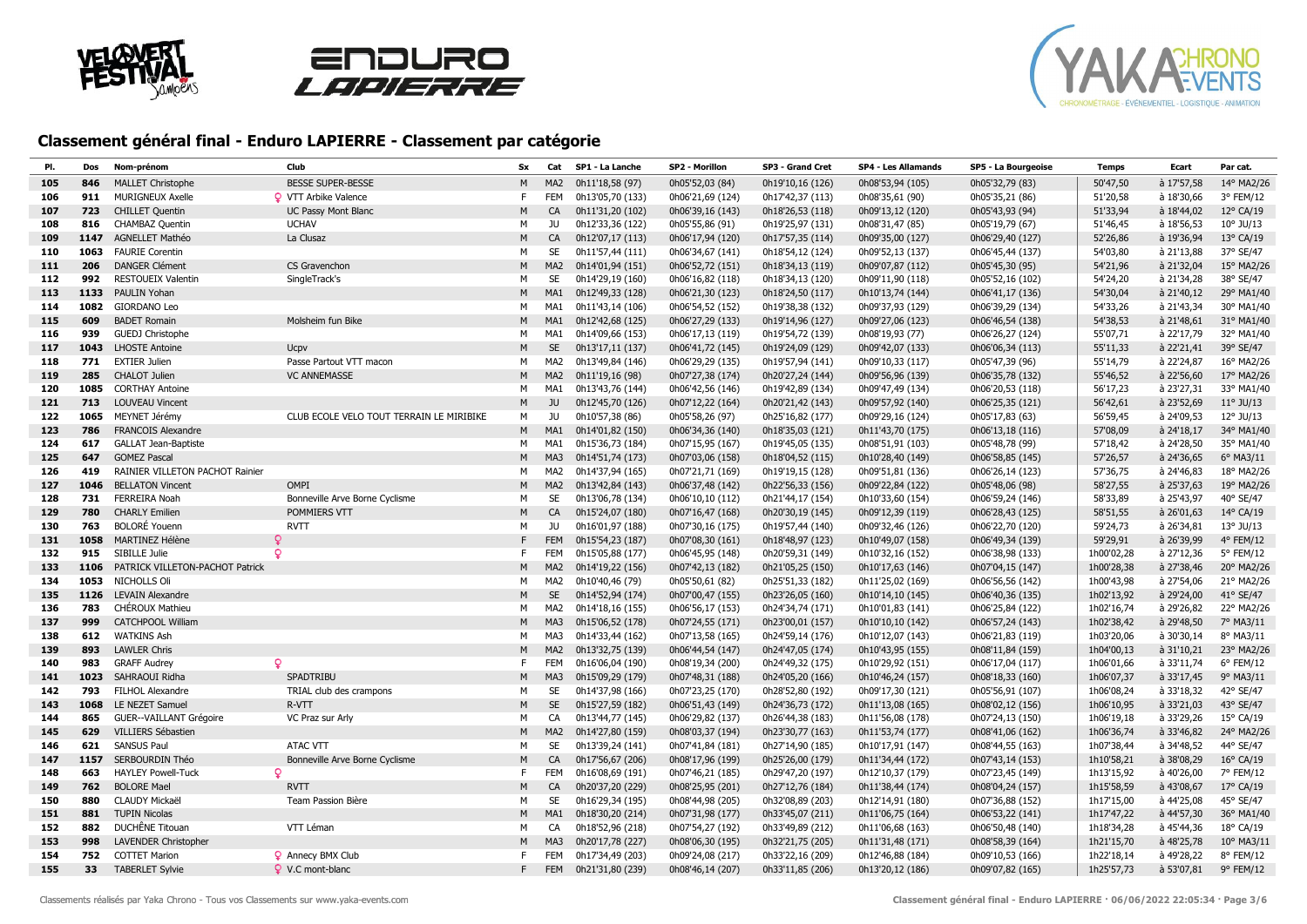





| PI.        | Dos  | Nom-prénom                      | Club                        | Sx        | Cat             | SP1 - La Lanche  | SP2 - Morillon   | SP3 - Grand Cret | <b>SP4 - Les Allamands</b> | SP5 - La Bourgeoise | <b>Temps</b> | Ecart                  | Par cat.   |
|------------|------|---------------------------------|-----------------------------|-----------|-----------------|------------------|------------------|------------------|----------------------------|---------------------|--------------|------------------------|------------|
| 156        | 1086 | RENNARD Alexandra               | Q.                          | F.        | <b>FEM</b>      | 0h18'47,44 (216) | 0h09'49,97 (226) | 0h37'39,92 (221) | 0h12'23,37 (182)           | 0h07'45,60 (154)    | 1h26'26,30   | à 53'36,38             | 10° FEM/12 |
| 157        | 1052 | <b>JARNIAS Christophe</b>       |                             | M         | MA3             | 0h21'04,99 (234) | 0h10'43,16 (234) | 0h36'51,14 (219) | 0h11'19,06 (168)           | 0h07'28,62 (151)    | 1h27'26,97   | à 54'37,05             | 11° MA3/11 |
| 158        | 1188 | <b>DUWEZ Louise</b>             | Q                           | F.        | <b>FEM</b>      | 0h19'21,65 (222) | 0h12'43,97 (246) | 0h33'17,72 (207) | 0h13'40,51 (188)           | 0h09'10,95 (167)    | 1h28'14,80   | à 55'24,88             | 11° FEM/12 |
| 159        | 1003 | <b>LERAY Jean</b>               |                             | M         | MA <sub>2</sub> | 0h23'18,52 (246) | 0h10'27,54 (231) | 0h43'51,17 (230) | 0h12'16,63 (181)           | 0h09'15,34 (168)    | 1h39'09,20   | à 1h06'19,28           | 25° MA2/26 |
| 160        | 627  | <b>DENAIS Fabien</b>            |                             | М         | MA <sub>1</sub> | 0h27'48,51 (255) | 0h11'16,57 (238) | 0h38'18,53 (224) | 0h13'40,93 (189)           | 0h08'11,61 (158)    | 1h39'16,15   | à 1h06'26,23           | 37° MA1/40 |
| 161        | 740  | FILHIOL Yoan                    |                             | M         | <b>SE</b>       | 0h29'52,66 (259) | 0h11'08,88 (237) | 0h41'09,86 (226) | 0h13'43,51 (191)           | 0h08'40,94 (161)    | 1h44'35,85   | à 1h11'45,93 46° SE/47 |            |
| <b>DNF</b> | 706  | <b>GUÉRIN Cédric</b>            | <b>Trailow Factory Team</b> | м         | MA <sub>1</sub> | 0h09'59,79 (65)  | 0h05'17,25 (43)  | 0h13'52,98 (46)  | 0h07'39,89 (42)            |                     |              |                        |            |
| <b>DNF</b> | 1155 | <b>SAYER Till</b>               | Team Rockysports            | M         | <b>SE</b>       | 0h10'13,10 (72)  | 0h05'10,52 (31)  | 0h14'24,46 (57)  | 0h08'10,60 (66)            |                     |              |                        |            |
| <b>DNF</b> | 635  | <b>CHANCRIN Guillaume</b>       |                             | м         | MA <sub>1</sub> | 0h14'38,22 (167) | 0h05'43,22 (76)  | 0h17'01,98 (107) | 0h09'35,87 (128)           |                     |              |                        |            |
| <b>DNF</b> | 1089 | POTIER Sébastien                | <b>Bike Mont-Blanc</b>      | M         | MA <sub>2</sub> | 0h14'04,97 (152) | 0h06'15,22 (117) | 0h17'18,32 (111) | 0h08'49,02 (99)            |                     |              |                        |            |
| <b>DNF</b> | 929  | DE PRAETER Teddy                |                             | М         | MA1             | 0h14'43,66 (170) | 0h06'08,12 (108) | Abandon          | 0h09'10,19 (116)           | 0h05'41,41 (89)     |              |                        |            |
| <b>DNF</b> | 747  | <b>GABUS Sébastien</b>          |                             | M         | MA <sub>2</sub> | 0h14'44,10 (171) |                  | 0h17'08,28 (109) | 0h09'08,91 (114)           | 0h05'42,56 (91)     |              |                        |            |
| <b>DNF</b> | 770  | PIRAT Damien                    |                             | M         | MA1             | 0h13'09,14 (135) |                  | 0h15'15,65 (79)  | 0h08'32,54 (87)            | 0h05'52,07 (101)    |              |                        |            |
| <b>DNF</b> | 749  | <b>PIRAT Cedric</b>             |                             | M         | MA <sub>1</sub> | 0h13'00,90 (132) |                  | 0h15'14,66 (78)  | 0h08'30,46 (84)            | 0h05'54,68 (105)    |              |                        |            |
| <b>DNF</b> | 1002 | RACHEL Stéphane                 | <b>ASPTT Annecy</b>         | М         | MA2             | 0h12'40,97 (124) | 0h06'23,57 (127) | 0h19'39,17 (133) | 0h08'59,84 (109)           |                     |              |                        |            |
| <b>DNF</b> | 868  | LÉPINAY Nathan                  | <b>RVTT</b>                 | M         | CA              | 0h12'09,26 (114) | 0h06'26,53 (130) | 0h18'43,40 (122) | 0h13'35,03 (187)           |                     |              |                        |            |
| <b>DNF</b> | 839  | ROUSSEAUX Theo                  |                             | М         | SE              | 0h11'59,64 (112) | 0h06'58,69 (154) | 0h20'36,08 (146) | 0h10'33,56 (153)           |                     |              |                        |            |
| <b>DNF</b> |      | 1232 BARBE Julien               |                             | ${\sf M}$ | SE              | 0h15'29,92 (183) | 0h06'23,17 (125) | 0h27'32,64 (189) | 0h08'52,63 (104)           |                     |              |                        |            |
| <b>DNF</b> | 686  | <b>BELTRAMI Théo</b>            |                             | М         | SE              | 0h14'58,39 (175) | 0h06'30,03 (138) | 0h23'18,63 (158) | 0h09'39,37 (130)           |                     |              |                        |            |
| <b>DNF</b> | 651  | <b>GILLES Cyrille</b>           | sans                        | M         | MA <sub>2</sub> | 0h13'54,50 (148) | 0h07'01,91 (157) | 0h23'29,19 (162) | 0h10'28,81 (150)           |                     |              |                        |            |
| <b>DNF</b> | 692  | <b>LAFFRAY Rémi</b>             |                             | M         | MA <sub>1</sub> | 0h14'29,66 (161) | 0h07'45,63 (184) | 0h24'39,31 (173) | 0h09'32,14 (125)           |                     |              |                        |            |
| <b>DNF</b> | 626  | NOËL Thomas                     |                             | M         | MA <sub>1</sub> | 0h13'24,30 (138) | 0h06'29,58 (136) | 0h27'28,62 (188) | 0h13'16,87 (185)           |                     |              |                        |            |
| <b>DNF</b> | 728  | ANA BRANCELJ Ana                | ₽                           | F         | <b>FEM</b>      | 0h17'34,10 (202) |                  | 0h24'17,00 (168) | 0h11'17,48 (166)           | 0h06'31,58 (130)    |              |                        |            |
| <b>DNF</b> | 703  | <b>THIZY Julien</b>             |                             | M         | MA1             | 0h18'01,15 (208) | 0h07'31,09 (176) | 0h21'06,73 (151) | 0h10'51,45 (159)           |                     |              |                        |            |
| <b>DNF</b> | 757  | <b>BRICE ARNAUD-GODET Brice</b> |                             | М         | MA1             | 0h17'30,56 (201) | 0h07'48,63 (189) | 0h21'29,43 (152) | 0h10'59,53 (160)           |                     |              |                        |            |
| <b>DNF</b> | 702  | PITAVAL Yvon                    |                             | M         | MA <sub>1</sub> | 0h18'18,34 (211) | 0h08'08,33 (196) | 0h24'08,17 (167) | 0h09'40,49 (132)           |                     |              |                        |            |
| <b>DNF</b> | 652  | <b>BORREGO Gwenael</b>          |                             | м         | MA <sub>2</sub> | 0h16'10,63 (192) | 0h07'44,97 (183) | 0h27'27,43 (187) | 0h11'03,75 (162)           |                     |              |                        |            |
| <b>DNF</b> | 751  | <b>GAUDIN Vincent</b>           |                             | M         | MA1             | 0h16'36,12 (198) | 0h07'15,89 (166) | 0h28'17,91 (190) | 0h14'06,40 (192)           |                     |              |                        |            |
| <b>DNF</b> | 1122 | <b>CROSS Merryn</b>             | C.S. CHAMONIX VTT           | M         | CA              | 0h18'23,06 (212) | 0h08'47,13 (208) | 0h25'48,65 (181) |                            | 0h07'10,69 (148)    |              |                        |            |
| <b>DNF</b> | 1078 | <b>BALLON Lauric</b>            |                             | M         | MA <sub>1</sub> | 0h18'14,45 (210) | 0h07'41,50 (180) | 0h23'19,55 (159) | 16h58'41,20 (201)          |                     |              |                        |            |
| <b>DNF</b> | 1149 | POURCHOUX Mathieu               | <b>Bonneville</b>           | M         | JU              | 0h21'36,84 (241) | 0h08'28,93 (202) | 0h23'34,76 (164) | 0h11'01,91 (161)           |                     |              |                        |            |
| <b>DNF</b> | 1032 | <b>MAGNACCA Nicolas</b>         |                             | M         | MA1             | 0h19'55,23 (225) | 0h08'54,19 (209) | 0h59'14,53 (238) | 0h11'25,42 (170)           |                     |              |                        |            |
| <b>DNF</b> | 645  | GAZENGEL-LEGOUPIL Florent       |                             | М         | MA <sub>1</sub> | 0h18'12,30 (209) | 0h26'03,57 (255) | 0h32'06,93 (202) | 0h11'45,90 (176)           |                     |              |                        |            |
| <b>DNF</b> | 936  | <b>DANTAND Magali</b>           | o                           | F         | <b>FEM</b>      | 0h17'45,53 (205) | 0h09'46,59 (223) | 0h39'59,26 (225) | 0h14'44,53 (194)           |                     |              |                        |            |
| <b>DNF</b> | 1033 | <b>BELVAL Stéphane</b>          | VTT ARBIKE VALENCE          | М         | MA3             | 0h18'28,35 (213) | 0h14'02,28 (249) | 0h35'41,75 (216) | 0h11'36,68 (173)           |                     |              |                        |            |
| <b>DNF</b> | 777  | RAINBIRD Tanya                  | <b>Q</b> C.S. Chamonix VTT  | F         | <b>FEM</b>      | 0h21'20,00 (236) | 0h10'51,94 (235) | 0h32'14,95 (204) | 0h14'22,87 (193)           |                     |              |                        |            |
| <b>DNF</b> | 962  | <b>EJARQUE Wilfried</b>         | Vélo Club Pierrelatte       | м         | MA1             | 0h21'05,87 (235) | 0h09'39,81 (222) | 0h33'57,41 (213) | 0h18'58,98 (198)           |                     |              |                        |            |
| <b>DNF</b> | 966  | <b>GRUMEAU Maryne</b>           | Q                           | F         | FEM             | 0h23'17,76 (245) | 0h12'11,09 (241) | 0h37'44,81 (222) | 0h13'42,50 (190)           |                     |              |                        |            |
| <b>DNF</b> | 649  | <b>VINCENT CHILARD Vincent</b>  |                             | М         | MA2             | 0h21'21,63 (237) | 0h12'51,21 (247) | 0h46'54,56 (234) | 0h12'42,48 (183)           |                     |              |                        |            |
| <b>DNF</b> | 1012 | <b>CESARIO William</b>          |                             | M         | <b>SE</b>       | 0h29'31,16 (257) | 0h11'07,15 (236) | 0h43'09,89 (229) | 0h14'58,17 (195)           |                     |              |                        |            |
| <b>DNF</b> | 779  | <b>FORT Agnès</b>               | Q                           | F.        | <b>FEM</b>      | 0h28'59,11 (256) | 0h12'23,11 (242) | 0h53'38,32 (236) | 0h15'23,43 (196)           |                     |              |                        |            |
| <b>DNF</b> | 990  | <b>HICKS Meghan</b>             |                             | M         | <b>SE</b>       | 0h32'08,43 (262) | 0h12'06,33 (240) | 1h03'14,48 (239) | 0h19'48,56 (200)           |                     |              |                        |            |
| <b>DNF</b> | 1262 | <b>SANDERS Jennifer</b>         | Q                           | F         | <b>FEM</b>      | 0h32'33,86 (263) | 0h12'33,10 (243) | 1h03'39,85 (240) | 0h19'18,14 (199)           |                     |              |                        |            |
| <b>DNF</b> | 927  | <b>MEIGNIER Célia</b>           | $\circ$                     | F         | <b>FEM</b>      | 0h29'48,92 (258) | 0h14'48,75 (253) | 1h12'30,98 (242) | 0h16'06,68 (197)           |                     |              |                        |            |
| <b>DNF</b> | 840  | <b>GENEVE Clément</b>           | <b>BESSE SUPER-BESSE</b>    | М         | SE              | 0h11'52,29 (108) |                  |                  | 0h07'05,66 (15)            | 0h04'49,83 (31)     |              |                        |            |
| <b>DNF</b> | 1270 | ALEGRI Léandre                  |                             | M         | MA <sub>1</sub> | 0h12'21,34 (118) | 0h05'34,18 (64)  | 0h14'45,28 (69)  | Abandon                    |                     |              |                        |            |
| <b>DNF</b> | 912  | DALLA COSTA Franck              | TEAM PLANETE RIDE           | м         | MA2             | 0h11'57,35 (110) | 0h05'27,06 (58)  | 0h15'38,11 (86)  |                            |                     |              |                        |            |
| <b>DNF</b> | 634  | KRAUSS Jérémy                   |                             | M         | MA1             | 0h11'45,72 (107) | 0h05'53,68 (87)  | 0h15'03,39 (74)  | Abandon                    |                     |              |                        |            |
| <b>DNF</b> | 1113 | EDOUARD GAMBIER Edouard         |                             | М         | SE              | 0h10'35,93 (77)  | 0h05'49,07 (80)  | 0h20'01,62 (142) |                            |                     |              |                        |            |
| <b>DNF</b> | 891  | <b>JACQUIN Benoit</b>           | Magicrème                   | M         | MA1             | 0h10'59,84 (88)  | 0h06'51,96 (150) | 0h16'33,91 (102) |                            |                     |              |                        |            |
| <b>DNF</b> | 896  | <b>THOMPSON Ben</b>             |                             | M         | MA1             | 0h12'30,71 (121) | 0h06'19,84 (122) | 0h19'02,53 (125) |                            |                     |              |                        |            |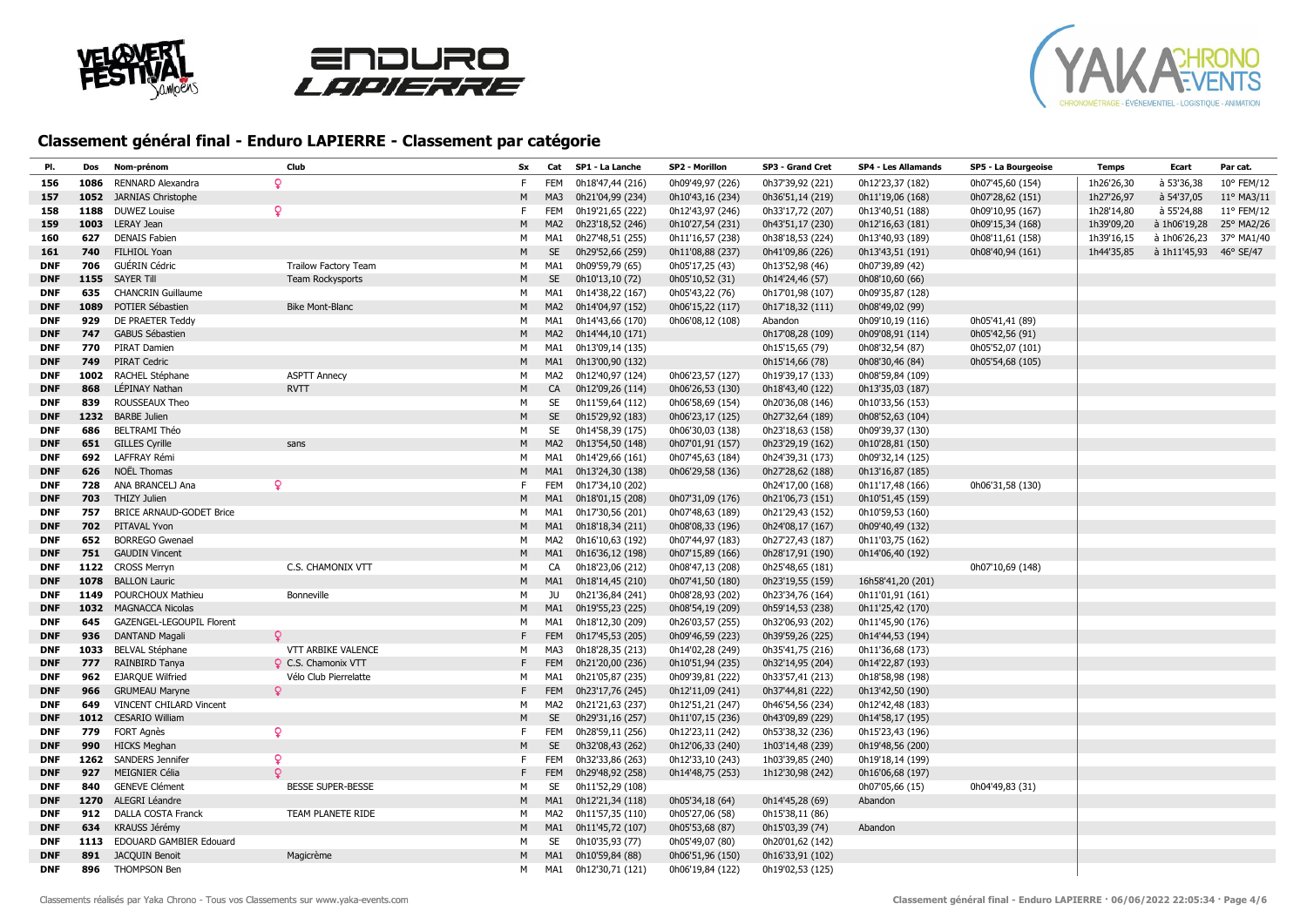





| PI.        | Dos  | Nom-prénom                         | Club                           | Sx | Cat             | SP1 - La Lanche  | SP2 - Morillon   | SP3 - Grand Cret | SP4 - Les Allamands | SP5 - La Bourgeoise | Temps | Ecart | Par cat. |
|------------|------|------------------------------------|--------------------------------|----|-----------------|------------------|------------------|------------------|---------------------|---------------------|-------|-------|----------|
| <b>DNF</b> | 902  | PROZELLER Maury                    | Crémieu VTT                    | M  | <b>SE</b>       | 0h12'53,99 (130) | 0h06'10,11 (113) | 0h19'50,98 (137) |                     |                     |       |       |          |
| <b>DNF</b> | 657  | <b>GEHIN Alexis</b>                |                                | м  | MA <sub>2</sub> | 0h12'25,06 (119) | 0h06'10,53 (114) | 0h22'35,03 (155) |                     |                     |       |       |          |
| <b>DNF</b> | 851  | <b>VIGNAL Bastian</b>              |                                | M  | MA <sub>1</sub> | 0h14'23,31 (157) | 0h06'08,55 (110) | 0h19'45,80 (136) |                     |                     |       |       |          |
| <b>DNF</b> | 664  | <b>ARBOIT Lionel</b>               |                                | М  | MA1             | 0h13'38,86 (140) | 0h07'05,04 (159) | 0h19'54,57 (138) |                     |                     |       |       |          |
| <b>DNF</b> | 937  | <b>BRET Gaspard</b>                |                                | M  | CA              | 0h14'24,83 (158) | 0h06'33,71 (139) | 0h23'58,68 (165) |                     |                     |       |       |          |
| <b>DNF</b> | 659  | <b>SIMIER Thomas</b>               |                                | м  | MA2             | 0h12'48,47 (127) | 0h06'40,85 (144) | 0h28'58,89 (193) |                     |                     |       |       |          |
| <b>DNF</b> | 82   | <b>CANTOU Marceau</b>              | Calvisson VTT                  | M  | <b>SE</b>       | 0h14'11,33 (154) | 0h07'10,05 (162) | 0h21'43,11 (153) |                     |                     |       |       |          |
| <b>DNF</b> | 1036 | <b>RITZLER Mathieu</b>             |                                | м  | SE              | 0h14'42,01 (169) | 0h07'11,49 (163) | 0h24'20,59 (169) |                     |                     |       |       |          |
| <b>DNF</b> | 47   | <b>VOUILLON Charles</b>            |                                | M  | MA1             | 0h15'50,78 (185) | 0h07'00,80 (156) | 0h23'26,10 (161) |                     |                     |       |       |          |
| <b>DNF</b> | 1150 | PERRIN Ethan                       | Bonneville Arve Borne Cyclisme | М  | JU.             | Abandon          | 0h07'47,49 (187) | 0h28'59,86 (194) | 0h09'56,04 (138)    |                     |       |       |          |
| <b>DNF</b> | 1128 | <b>BOIROT Gregory</b>              |                                | M  | MA <sub>2</sub> | 0h16'29,01 (194) | 0h06'27,05 (132) | 0h35'39,32 (215) |                     |                     |       |       |          |
| DNF        | 636  | <b>METRAL Valentin</b>             |                                | М  | CA              | 0h14'46,79 (172) | 0h12'39,79 (245) |                  | 0h10'18,54 (148)    |                     |       |       |          |
| <b>DNF</b> | 814  | <b>GUÉRIN Teva</b>                 |                                | M  | MA <sub>2</sub> | 0h16'33,92 (197) | 0h07'39,40 (179) | 0h28'28,16 (191) |                     |                     |       |       |          |
| <b>DNF</b> | 756  | <b>BÉRAUD Mathias</b>              |                                | м  | SE              | 0h14'37,19 (164) | 0h07'38,31 (178) | 0h41'34,71 (227) |                     |                     |       |       |          |
| <b>DNF</b> | 1131 | <b>CURT Basile</b>                 |                                | М  | <b>SE</b>       | 0h17'37,10 (204) | 0h07'54,18 (191) | 0h25'27,24 (180) |                     |                     |       |       |          |
| <b>DNF</b> | 1099 | SAMUEL SERME Samuel                |                                | м  | MA1             | 0h17'59,05 (207) | 0h07'57,93 (193) | 0h25'25,04 (178) |                     |                     |       |       |          |
| <b>DNF</b> | 600  | <b>THEVENON Julien</b>             |                                | M  | MA <sub>2</sub> | 0h16'47,66 (199) | 0h07'26,04 (172) | 0h33'30,97 (210) |                     |                     |       |       |          |
| <b>DNF</b> | 794  | <b>BRAGEUL Raphael</b>             |                                | м  | MA1             | 0h19'06,73 (219) | 0h07'05,36 (160) | 0h33'17,73 (208) |                     |                     |       |       |          |
| <b>DNF</b> | 1024 | LAPIERRE Stéphane                  |                                | M  | MA1             | 0h14'40,25 (168) | 0h09'50,48 (227) | 0h29'51,88 (198) |                     |                     |       |       |          |
| <b>DNF</b> | 1102 | <b>SERME Benoit</b>                | <b>CCVP</b>                    | М  | MA1             | 0h19'17,34 (221) | 0h08'42,74 (204) | 0h24'21,32 (170) |                     |                     |       |       |          |
| <b>DNF</b> | 808  | <b>GILLOTIN Adrien</b>             |                                | M  | <b>SE</b>       | 0h16'05,66 (189) | 0h07'46,53 (186) | 0h37'09,19 (220) |                     |                     |       |       |          |
| <b>DNF</b> | 768  | <b>DHEYRIAT Patrice</b>            | Vélo Club d'Ambérieu           | м  | MA <sub>2</sub> | 0h18'35,64 (215) | 0h08'10,22 (197) | 0h29'25,95 (195) |                     |                     |       |       |          |
| <b>DNF</b> | 776  | <b>DESMURS Vivien</b>              |                                | М  | <b>SE</b>       | 0h15'52,30 (186) | 0h09'49,27 (225) | 0h29'46,74 (196) |                     |                     |       |       |          |
| <b>DNF</b> | 1047 | $\mathbf{Q}$<br><b>MARIE Lilou</b> |                                | F. | <b>FEM</b>      | 0h15'05,73 (176) | 0h10'03,97 (228) | 0h34'24,03 (214) |                     |                     |       |       |          |
| <b>DNF</b> | 1042 | <b>SERER Florian</b>               |                                | M  | <b>SE</b>       | 0h19'23,85 (223) | 0h09'23,39 (216) | 0h31'18,66 (199) |                     |                     |       |       |          |
| DNF        | 602  | SCHOENENBERGER Mathieu             |                                | М  | MA1             | 0h21'03,57 (233) | 0h09'37,28 (220) | 0h27'27,38 (186) |                     |                     |       |       |          |
| <b>DNF</b> | 769  | <b>DEFAIX Olivier</b>              |                                | M  | MA <sub>2</sub> | 0h19'30,60 (224) | 0h09'35,62 (219) | 0h31'25,91 (200) |                     |                     |       |       |          |
| DNF        | 628  | <b>ANTOINE THIBAUT Antoine</b>     |                                | М  | MA <sub>1</sub> | 0h20'43,46 (230) | 0h09'38,02 (221) | 0h31'29,64 (201) |                     |                     |       |       |          |
| <b>DNF</b> | 964  | <b>BOUEDO Stéphanie</b>            | Crazy Wood VTT                 | F  | <b>FEM</b>      | 0h18'48,53 (217) | 0h08'39,21 (203) | 0h58'46,74 (237) |                     |                     |       |       |          |
| <b>DNF</b> | 1127 | <b>ROBIN Anthony</b>               |                                | м  | MA1             | 0h20'31,24 (228) | 0h09'05,95 (212) | 0h38'01,52 (223) |                     |                     |       |       |          |
| <b>DNF</b> | 765  | <b>GALETTI Jean-Marc</b>           |                                | M  | MA1             | 0h22'12,87 (243) | 0h09'19,22 (215) | 0h36'29,03 (217) |                     |                     |       |       |          |
| <b>DNF</b> | 795  | <b>ASPINION Julien</b>             |                                | M  | MA2             | 0h24'52,27 (250) | 0h09'27,75 (218) | 0h36'30,75 (218) |                     |                     |       |       |          |
| <b>DNF</b> | 1114 | <b>SEREK Tom</b>                   |                                | M  | <b>SE</b>       | 0h22'35,41 (244) | 0h09'46,70 (224) | 0h44'41,18 (232) |                     |                     |       |       |          |
| <b>DNF</b> | 1050 | ROBILLARD Clément                  |                                | М  | MA <sub>2</sub> | 0h20'53,59 (232) | 0h10'31,69 (233) | 0h50'37,06 (235) |                     |                     |       |       |          |
| <b>DNF</b> | 605  | <b>ESPERVIER Sebastien</b>         |                                | M  | MA <sub>2</sub> | 0h23'36,22 (247) | 0h11'17,50 (239) | 0h45'45,74 (233) |                     |                     |       |       |          |
| <b>DNF</b> | 88   | <b>BAULIER Victor</b>              |                                | М  | SE              | 0h24'22,11 (249) | 0h12'36,15 (244) | 0h43'57,23 (231) |                     |                     |       |       |          |
| <b>DNF</b> | 1054 | <b>ROMAIN Jarnias</b>              |                                | M  | <b>SE</b>       | 0h26'03,73 (252) | 0h14'03,56 (250) | 0h41'53,97 (228) |                     |                     |       |       |          |
| <b>DNF</b> | 1100 | <b>TU Kiss</b>                     |                                | M  | MA2             | 0h31'24,78 (261) | 0h13'57,44 (248) | 1h11'21,43 (241) |                     |                     |       |       |          |
| <b>DNF</b> | 991  | SIGAUD Dorian                      | <b>Bawlers</b>                 | М  | MA1             | 0h06'46,44 (1)   | 0h06'23,57 (126) |                  |                     |                     |       |       |          |
| <b>DNF</b> | 638  | <b>GEVAUDAN Yann</b>               | <b>VCA Amberieu</b>            | М  | MA <sub>2</sub> | 0h07'39,99 (16)  | 0h06'27,31 (134) |                  |                     |                     |       |       |          |
| <b>DNF</b> | 705  | <b>LEONG Eric</b>                  |                                | M  | MA1             | 0h13'11,74 (136) |                  | 0h19'25,04 (130) |                     |                     |       |       |          |
| DNF        | 672  | <b>ERICSSON Katrin</b>             |                                | М  | MA1             | 0h14'35,63 (163) | 0h07'27,06 (173) | Abandon          | Abandon             | Abandon             |       |       |          |
| <b>DNF</b> | 1016 | <b>ONRAET Stephen</b>              |                                | M  | MA <sub>2</sub> | 0h16'24,00 (193) | 0h07'52,84 (190) | Abandon          |                     |                     |       |       |          |
| DNF        | 1116 | <b>NOIR Quentin</b>                |                                | м  | MA1             | 0h16'31,06 (196) | 0h08'59,67 (210) | Abandon          |                     |                     |       |       |          |
| <b>DNF</b> | 726  | <b>MICHAUT Denis</b>               |                                | M  | MA3             | 0h17'12,48 (200) | 0h10'23,53 (230) |                  |                     |                     |       |       |          |
| <b>DNF</b> | 1001 | MOLLET Jean-René                   |                                | м  | MA <sub>2</sub> | 0h19'07,19 (220) | 0h09'08,95 (213) |                  |                     |                     |       |       |          |
| <b>DNF</b> | 1088 | <b>DEWEZ Xavier</b>                | <b>E.C ST Clairoise</b>        | М  | <b>SE</b>       | 0h21'58,16 (242) | 0h08'17,24 (198) | Abandon          |                     |                     |       |       |          |
| <b>DNF</b> | 1159 | <b>FOUACHE Roland</b>              |                                | м  | MA3             | 0h21'30,57 (238) | 0h09'02,56 (211) |                  |                     |                     |       |       |          |
| <b>DNF</b> | 704  | <b>THIZY Sebastien</b>             |                                | M  | MA1             | 0h24'14,72 (248) | 0h09'16,06 (214) |                  |                     |                     |       |       |          |
| <b>DNF</b> | 34   | <b>GEORGES Hugo</b>                |                                | M  | MA <sub>1</sub> | 0h33'05,12 (265) | 0h08'45,26 (206) |                  |                     |                     |       |       |          |
| <b>DNF</b> | 797  | DAJTLICH Sébastien                 | Calvisson VTT                  | M  | JU              | 0h21'31,91 (240) | 0h10'28,51 (232) |                  |                     |                     |       |       |          |